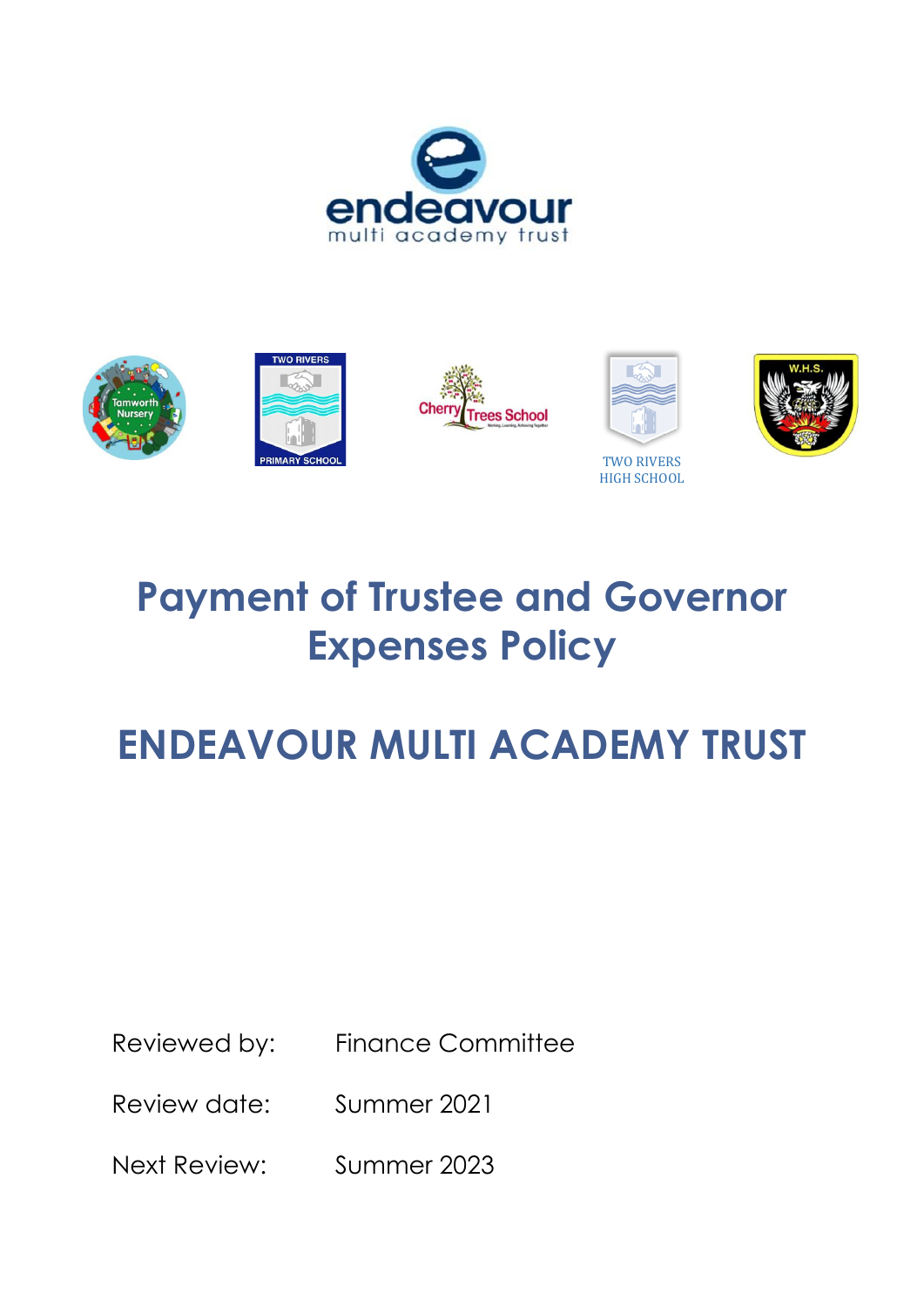#### **Introduction**

This policy is designed to set out in what circumstances Trustees and Local Governing Board members ('Local Governors') are entitled to claim for expenses. Endeavour Multi Academy Trust Trustees and Local Governing Board members provide a voluntary service and as such should not be out of pocket for the service they provide. This policy will be applied equally to all categories of Trustees and Local Governors.

## **Background**

This policy has been developed with reference to:

- School Governance (Roles, Procedures and Allowances) (England) Regulations 2013 (Departmental advice for school leaders and governing bodies of maintained schools and management committees of PRUs in England).
- Academies Financial Handbook.
- Endeavour Multi Academy Trust Articles of Association.
- Trustee Expenses and Payments (The Charity Commission).

### **What are Expenses?**

Expenses are refunds of legitimate payments which a Trustee or Local Governor has had to meet personally in order to carry out his or her duties to the Trust or Local Governing Board. Expense claims should normally be supported by bills or receipts, except where it is impractical to expect this, for example, where very small amounts are claimed.

## **How to Claim Expenses**

- a) Local Governors' expenses claims should be submitted to the Bursar at the relevant school following approval by the Chair of the Local Governing Board.
- b) Trustees' expenses claims should be submitted for approval by the Chief Executive Officer and submitted to the Chief Finance Officer via email [m.highfield@endeavourmat.co.uk](mailto:m.highfield@endeavourmat.co.uk)
- c) An Expenses Claim form should be completed in all instances which is available from the Chief Finance Officer and can also be found on Governor Hub.
- d) As long as the School/Trust only pays the recipient for the actual cost or expense, the payment is not taxable.